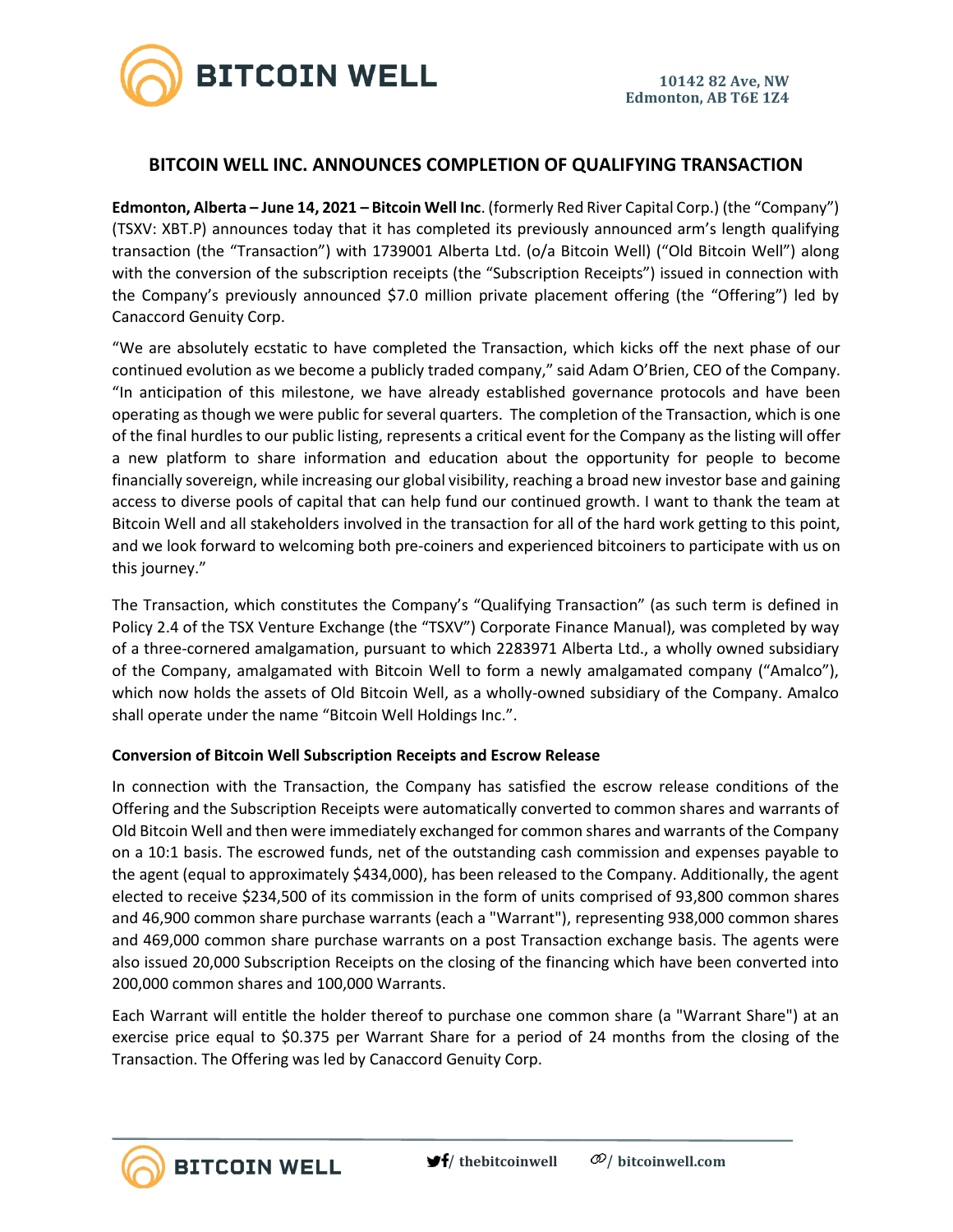### **Name Change and Share Exchange**

Contemporaneous with the Transaction, the Company changed its name from "Red River Capital Corp" to "Bitcoin Well Inc.".

Upon completion of the Transaction, the Company has a total of 162,879,500 shares issued and outstanding on a non-diluted basis, with approximately 96% held by existing Bitcoin Well shareholders and approximately 4% held by former Red River Capital Corp. shareholders. Of this total amount, 76,992,161 common shares are held in escrow pursuant to a TSXV - Tier 2 Surplus Escrow Agreement and 25,567,413 common shares are held in escrow pursuant to a TSXV – Tier 2 Value Escrow Agreement.

The Company has received conditional approval for the Transaction from the TSXV and its common shares are expected to commence trading on the TSXV under the ticker symbol "BTCW" during the week of June 21, 2021.

## **Board of Directors and Officers**

Following closing of the Transaction, the incumbent directors and officers of the Company (other than Julian Klymochko in his capacity as director) tendered their resignations and the board of directors of the Company is now comprised of the following individuals: Julian Klymochko, Carman McNary, Eric Sauze, Alice Reimer, Michèle McCarthy, Adam O'Brien<sup>1</sup> and David Bradley<sup>1</sup>. In addition, (a) Adam O'Brien has been appointed as the Chief Executive Officer; (b) Mandy Johnston has been appointed as Chief Financial Officer; (c) David Bradley has been appointed as Chief Revenue Officer; and (d) Heather Barnhouse has been appointed as Corporate Secretary.

### **Options**

In addition, the board of directors of the Company has also approved the granting of 999,978 options ("Options") having an exercise price of \$0.25 and a term of five years from today, to each of the independent directors (166,663 each) and 166,663 to the corporate secretary.

Full details of the Transaction and certain other matters are set out in the filing statement of the Company dated May 17, 2021. A copy of the filing statement can be found under the Company's SEDAR profile on SEDAR at www.sedar.com.

### **About Bitcoin Well**

Bitcoin Well offers convenient, secure and reliable ways to buy and sell bitcoin through a trusted Bitcoin ATM network and suite of web-based transaction services. Bitcoin Well is profitable and positioned to become the first publicly traded Bitcoin ATM company, with an enterprising consolidation strategy to deliver accretive and cost-effective expansion in North America and globally. As leaders of the longestrunning, founder-led Bitcoin ATM company, management of Bitcoin Well brings deep operational capabilities that span the entire value chain along with access to proprietary, cutting-edge software development that supports further expansion. Follow us on [LinkedIn,](https://www.linkedin.com/company/bitcoinwell/) [Twitter,](https://twitter.com/TheBitcoinWell) [YouTube,](https://www.youtube.com/channel/UCeHRFsSr3KEGD5kECjlvC4g) [Facebook](https://www.facebook.com/thebitcoinwell) and [Instagram](https://www.instagram.com/thebitcoinwell/) to keep up to date with our business.

*<sup>1</sup> Due to the restriction under applicable corporate law relating to the number of new board members that can be appointed to the Board of the Resulting Issuer on closing of the Qualifying Transaction without a meeting of the shareholders, these directors will assume a board observer role until the first annual general meeting (AGM) of the Resulting Issuer where all seven directors will be put forward by the Resulting Issuer for election by the shareholders. Bitcoin Well Inc. expects to hold the next AGM in August of 2021.*